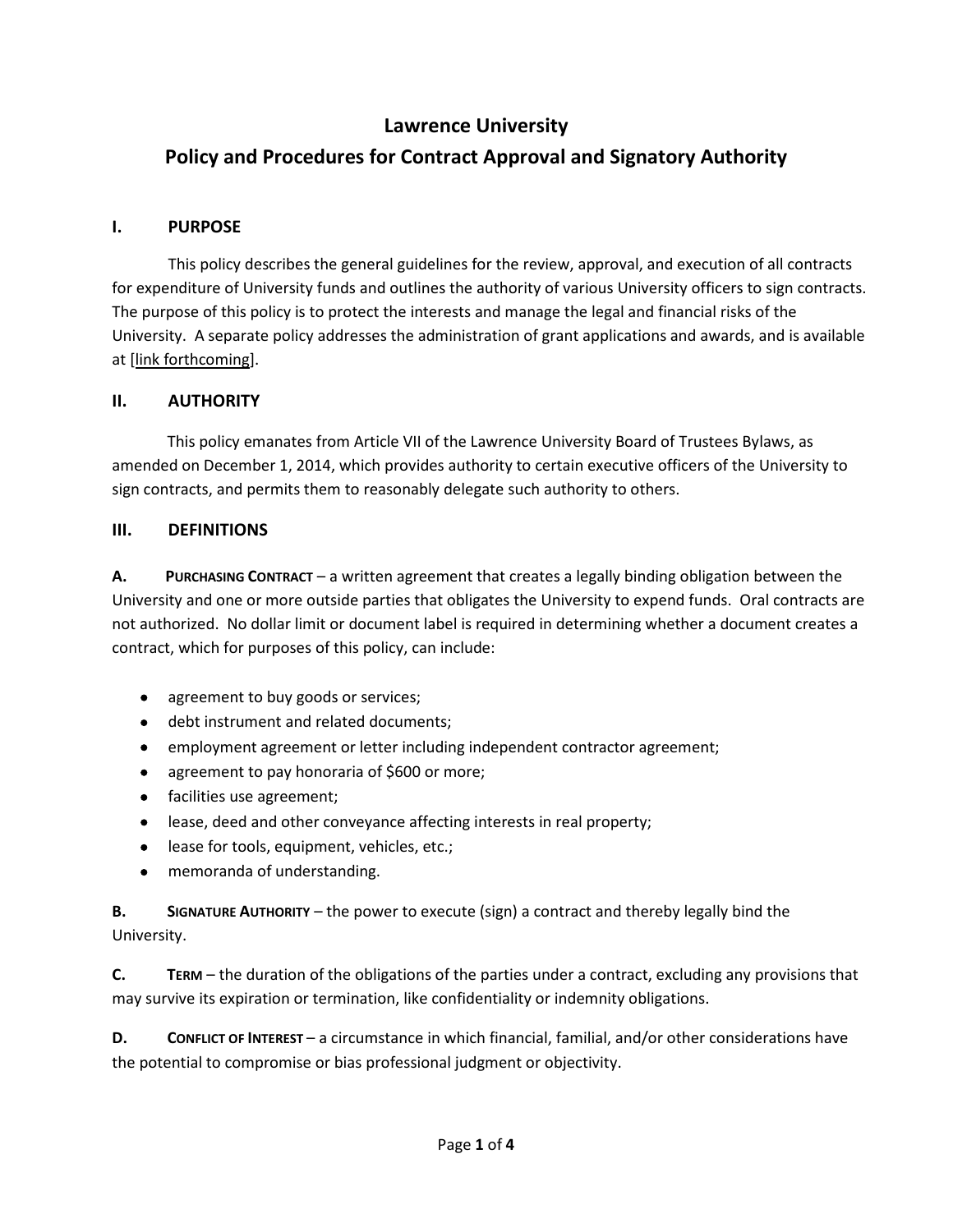## **IV. SIGNATURE AUTHORITY FOR PURCHASING CONTRACTS**

### **A. DELEGATION**

The Board of Trustees has authorized signatory authority to the following Executive Officers:

- 1) President of the University, for agreements of any type or amount;
- 2) Provost and Dean of the Faculty, for academic-related contracts of any type or amount; and
- 3) Vice President for Finance and Administration ("VPFA"), for agreements of any type or amount.

The President has delegated signing authority to the following officers to procure up to \$50,000 in products or services related to their respective areas:

- 4) Dean of the Conservatory of Music, plus Conservatory employment agreements;
- 5) Vice President for Alumni and Development;
- 6) Vice President for Student Life;
- 7) Vice President for Diversity and Inclusion;
- 8) Vice President for Enrollment and Communication;
- 9) Athletics Director;
- 10) University Counsel;
- 11) Secretary of the Board of Trustees; and
- 12) Special Assistant to the President, to sign on the President's behalf.

In addition, the VPFA has delegated signing authority to the following senior staff members:

- 13) Associate Vice President of Finance, to purchase up to \$50,000 in products/services;
- 14) University Controller, to purchase up to \$50,000 in products/services;
- 15) Director of Facilities Services, to purchase up to \$50,000 in maintenance/construction services;
- 16) Director of Information Technology Services, to purchase up to \$50,000 in IT products/services; and
- 17) Director of Human Resources, for employment or independent contractor agreements.

Other delegations to senior staff:

- 18) The VP for Student Life has delegated signing authority to the Director of the Warch Campus Center & Student Activities, to purchase up to \$10,000 in products/services;
- 19) The VP for Student Life has delegated signing authority to the Dean of Students, to purchase up to \$10,000 in products/services;
- 20) The Dean of the Conservatory of Music has delegated signing authority to the Director of the Academy of Music, to purchase up to \$10,000 in products/services;
- 21) The Dean of the Conservatory of Music has delegated signing authority to the Director of Conservatory Operations, to purchase up to \$10,000 in products/services;
- 22) The VP for Enrollment and Communication has delegated signing authority to the Associate VP for Communication, to purchase up to \$10,000 in products/services;
- 23) The VP for Alumni and Development has delegated signing authority to the Associate VP for Alumni & Constituency Engagement.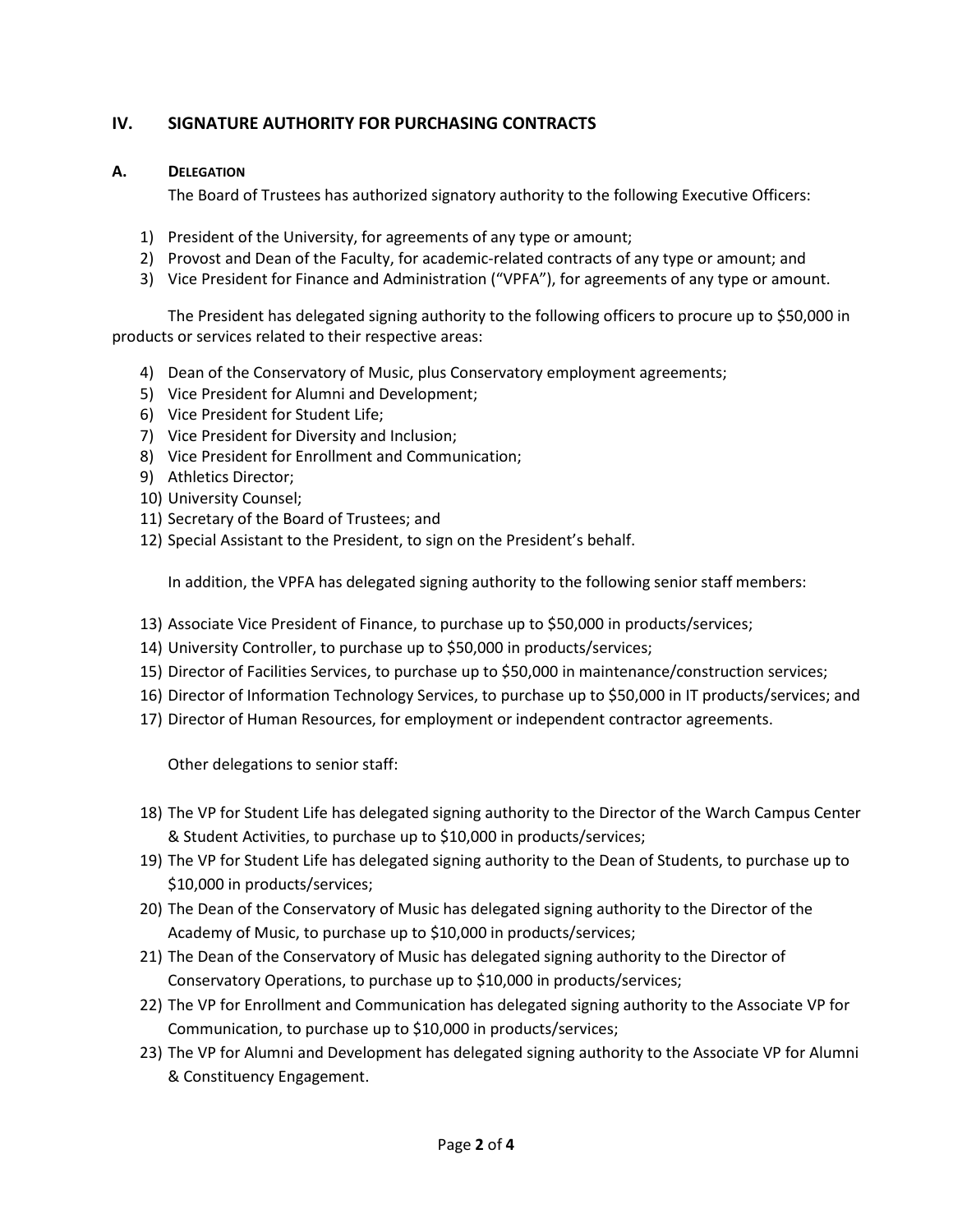#### **B. ABSENCE OF AUTHORITY**

Unless the Board of Trustees, President or authorized Executive Officer delegates signature authority through this Policy, no employee is authorized to execute a contract for purchase or lease on the University's behalf or purport to bind the University or any operating unit or department.

#### **C. LEGAL NOTICE TO THIRD PARTIES**

Except for the President and Delegatees, no other officer, faculty member, employee, student, agent or representative of the University shall be considered to have apparent authority to enter into any contract. The University considers any agreement executed without actual authority as void and unenforceable, and will seek such treatment under the law.

#### **D. SANCTIONS FOR NON-COMPLIANCE**

If an individual signs a contract without authority as stipulated in this policy, the individual may be held personally responsible for the amount of the contract; face legal action; and/or be subject to the full range of disciplinary actions by the University, up to and including termination or employment or enrolled student status.

## **V. CONTRACT SIGNATURE PROCESS**

#### **A. GUIDELINES FOR REVIEW AND NEGOTIATION**

The party initiating the contract is responsible for reading the entire contract, negotiating terms and determining that:

- 1) The contract includes clear substantive content to describe the obligations of both parties;
- 2) The contract clearly and accurately reflects the current state of negotiations;
- 3) The contract meets programmatic and University strategic mission requirements;
- 4) The contract price is fair and its term is reasonable in duration;
- 5) The signer and others involved in the contract have no conflict of interest. In case of a possible conflict, work with University Counsel to ensure completion of the transaction without conflict.

#### **B. RENEWALS AND MODIFICATIONS**

Renewals, extensions, amendments and modifications to previously approved contracts should be approved and signed in the same manner as other contracts.

#### **C. PROBLEMATIC PROVISIONS**

The person initiating the contract should seek to eliminate the following provisions:

- 1) Exclusivity Clauses that bind the University to an exclusive arrangement with a vendor;
- 2) State Law for states other than Wisconsin;